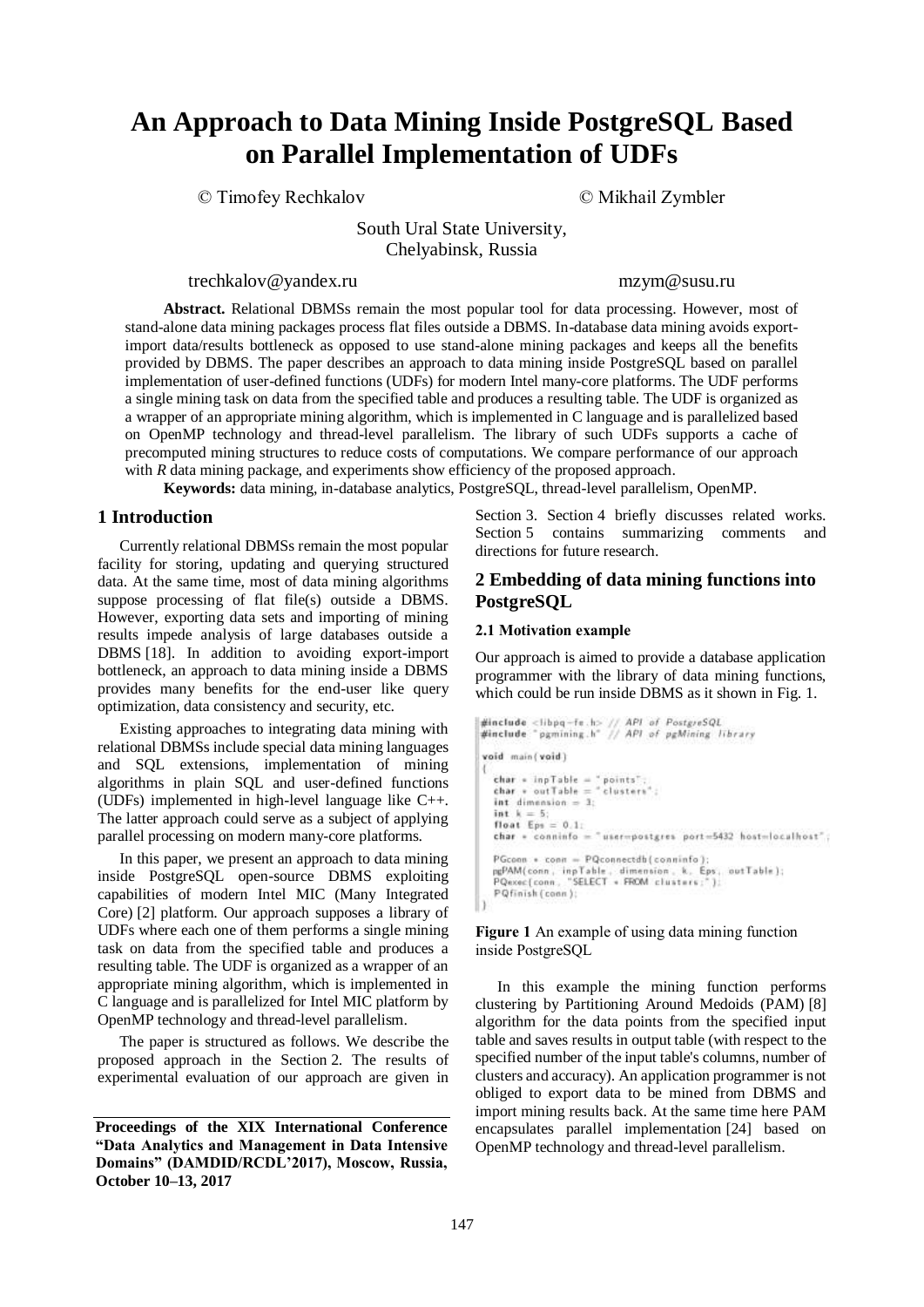#### 2.2 Component structure

Fig. 2 depicts the component structure of our approach. The *pgMining* is a library of data mining functions each one of them is to be run inside PostgreSQL. The *mcMining* is a library that exports data mining functions, which are parallelized for modern many-core platforms and are subject of wrapping by the respective functions from *pgMining* library. Implementation of *pgMining* library uses PostgreSQL's SPI (Server Programming Interface), which provides low level functions for data access.



Figure 2 Component structure of the proposed approach

The *pgMining* library consists of two following subsystems, namely *Frontend* and *Backend*, where the former provides presentation layer and the latter – data access layer of concerns for an application programmer.

The *Frontend* provides a set of functions for mining inside PostgreSQL. Each function performs a single mining task (e.g. clustering, classification, search patterns, etc.) and produces a resulting table.

The *Backend* consists of two modules, namely *Wrapper* and *Cache manager*. The *Wrapper* provides functions that serve as envelopes for the respective mining functions from *mcMining* library. The *Cache manager* supports cache of precomputed mining structures to reduce costs of computations.

The *mcMining* library provides a set of functions to solve various data mining tasks in main memory and exploits capabilities of Intel many-core platforms.

#### 2.3 Frontend

An example of *Frontend*'s function is given in Fig. 3. Such a function connects to PostgreSQL, carries out some mining task and returns exit code (0 in case of success, otherwise negative error code). As a side effect, the function creates a table with mining results. The function's mandatory parameters are ID of PostgreSQL connection, name of the input table, name of the output table and number of first left columns in input table containing data to be mined. The rest parameters are specific to the task (e.g. number of clusters, accuracy,

#### etc.).

```
PAM clustering inside PostgreSQL
    Returns 0 in case of success or negative error code
int orPAM(
  PGconn + conn,
                           38
                                ID of PostgreSQL connection
   char + inpTable. //Name of input table<br>Number of coordinates in data point<br>Number of clusters
   int dimension, \frac{1}{2}int in
  float Eps. // Accuracy of computations<br>char * outTable)// Name of output table
ł
  PQexec (conn.)
                      * CREATE OR REPLACE FUNCTION
     wrap_pgPAM(text, integer, integer, real) RETURNS text AS<br>pgmining', 'wrap_pgPAM' LANGUAGE C STR3CT;"):<br>Qexec(conn, "CREATE %s TABLE IF NOT EXISTS (data text)",
  PQexec(conn.
      outTable 1:
                                 "INSERT INTO %
  return PQexec(conn
     SELECT wrap.pgPAM(%s. %d. %d. %f);".<br>putTable. inpTable. dimension. k. Eps);
```
Figure 3 Interface and implementation schema of function from *Frontend*

In fact, *Frontend*'s function wraps the respective UDF from *Backend*, which is loaded into PostgreSQL and executed as "INSERT INTO … SELECT …" query to save mining results in the specified table.

#### 2.4 Backend

Fig. 4 depicts an example of *Wrapper*'s function. Such a function is an UDF, which wraps a parallelized mining function from *mcMining* and performs as follows. Firstly, the function parses its input to form parameters to call *mcMining* function with. After that, the function checks if input table and/or auxiliary mining structures are in the cache maintained by *Cache manager* and then load them if not. Finally, call of *mcMining* function with appropriate parameters is performed.

```
Winclude "postgres h"
```

```
Wrapper for PAM clustering inside PostgreSQL
// Returns 0 in case of success or negative error code<br>Datum wrap_pgPAM(PG_FUNCTION_ARGS)
   // Extract parameters of the algorithm
   char + inpTable = text.to.cstring(PG.GETARG.TEXT.P(0));<br>int dimension = PG.GETARG.NT32(1);<br>int k = PG.GETARG.NT32(2);
   float Eps - PG.GETARG.FLOAT4(3)
   int N:
       Check if mining structure is in the cache
   void + distMatrix = cache_getObject(<br>strcat(inpTable. "_distMatrix"));
      (distMatrix = NULL)îΪ
      (aistmatrix == nott) {<br>// Check if input table is in the cache<br>void + inpData = cache.getObject(inpTable);
      if (inpData = NULL)
         (inpData == NULL) {<br>// Allocate memory and load input table to cache<br>inpData = (float4 =) palloc(dimension=sizeof(float4));<br>wrap_tabRead(inpData, inpTable, dimension, &N);
         cache_putObject(inpTable, inpData, sizeof(inpData));
      distMatrix = mcCalcMatrix(inpData, dimension, N);
      cache_putObject(strcat(inpTable,
                                                         _distMatrix").
         distMatrix, sizeof(distMatrix));
    // Perform clustering
  mcPAM.res + outData = mcPAM_resCreate();<br>mcPAM(N, k, Eps, outData, distMatrix);
       Write results to the output table
   PGJRETURN_TEXT(data2String(outData));
```
#### Figure 4 Interface and implementation schema of function from *Backend*

The *Cache manager* provides buffer pool to store precomputed mining structures. Distance matrix is a typical example of mining structure to be saved in cache. Indeed, distance matrix  $A=(a_{ij})$  stores distances between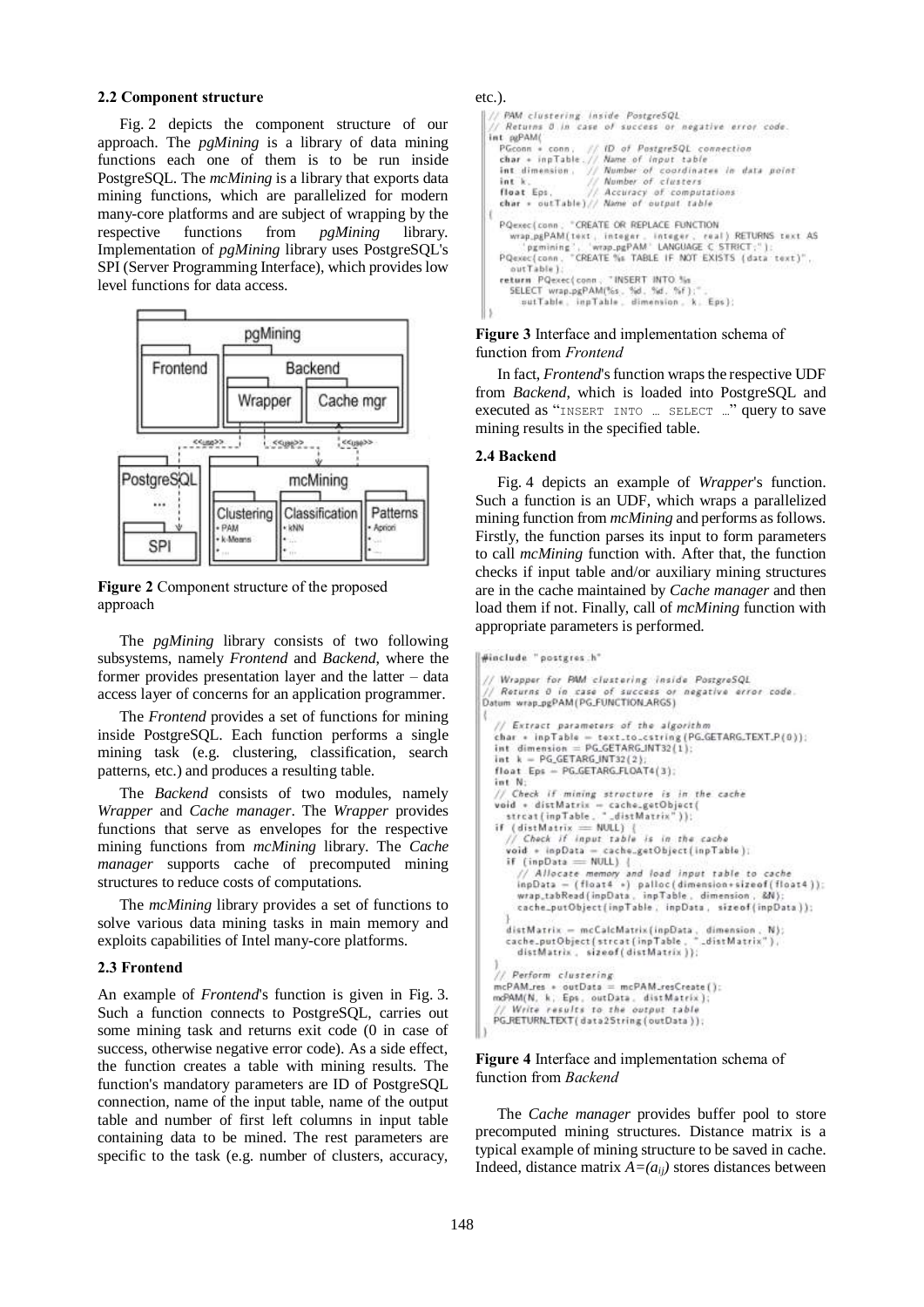each pair of  $a_i$  and  $a_j$  elements in input data set. Being precomputed once, distance matrix could be used many times to perform clustering or kNN-based classification with various parameters (e.g. number of clusters, number of neighbors, accuracy, etc.).

// Load an object to cache. Returns 0 in case of success or negative error code. int cache.putObject( char =  $obj|D_+|/|D_0|$  of the object<br>void = data. // Pointer to data buffer<br>int size): // Size of data // Search an object with given ID in cache. // Returns pointer to object in case of success or NULL.<br>void = cache\_getObject(char = objlD):

#### Figure 5 Interface of *Cache manager* module

The *Cache manager* exports the following two basic functions depicted in Fig. 5. The putObject function loads a mining structure specified by its ID, buffer pointer and size into cache. The getObject searches in cache for an object with the given ID. An ID of mining structure is a string, which is made as concatenation of input table's name and object's informational string (e.g. " distMatrix").

#### 2.5 Library of parallel many-core algorithms

Fig. 6 gives an example of function from *mcMining* library. Such a function encapsulates parallel implementation through OpenMP technology and thread-level parallelism for Intel many-core platforms.

|            | // PMM clustering parallelized for Intel many-core platform |
|------------|-------------------------------------------------------------|
|            | // Returns 0 in case of success or negative error code.     |
| int mcPAMC |                                                             |
| int N.     | Number of data points                                       |
| int k      | Namber of clusters                                          |
| float Eps. | // Accuracy of computations                                 |
|            | void . outData. // Array of output centroids                |
|            | void a distMatrix); // Precomputed distance matrix          |

### Figure 6 Interface of function from *mcMining* library

In this example, we use Partition Around Medoids (PAM) [8] clustering algorithm, which is used in a wide spectrum of applications where minimal sensitivity to noise data is required. The PAM provides such a property since it represents cluster centers by points of input data set (*medoids*).

The PAM firstly calculates distance matrix for the given data points. Then in the BUILD phase, an initial clustering is obtained by the successive selection of medoids until the required number of clusters have been found. Next, in the SWAP phase the algorithm attempts to improve clustering in accordance with an objective function. However, for large and high-dimensional datasets PAM's computations are very costly.

In our previous research [24], we parallelize PAM for Intel Xeon CPU and Intel Xeon Phi coprocessor. In order to perform best on Intel many-core platforms the PAM's parallel version exploits modifications of loops to provide vectorization of calculations and chunk-bychunk data processing to decrease number of cache

.

misses.

## **3 Experimental evaluation**

#### 3.1 Hardware, datasets and goals of experiments

To evaluate the developed approach, we performed experiments on the Tornado SUSU supercomputer [9] whose node provides two different platforms, namely Intel Xeon CPU and Intel Xeon Phi coprocessor (cf. Tab. 1 for the specifications).

| <b>Specifications</b>    | <b>CPU</b>  | Coprocessor |
|--------------------------|-------------|-------------|
| Model, Intel Xeon        | X5680       | Phi SE10X   |
| Cores                    | $2\times 6$ | 61          |
| Frequency, GHz           | 3.33        | 1.1         |
| Threads per core         | っ           |             |
| Peak performance, TFLOPS | 0.371       | 1.076       |
| Memory, Gb               | 24          | 18          |
| Cache, Mb                | 12          | 30.5        |

In the experiments, we used datasets with the characteristics depicted in Tab. 2.

**Table 2** Summary of datasets used in experiments

| <b>Dataset</b>         | dimen- $#$<br>sion | clusters | #<br>data<br>points,<br>$\times 2^{10}$ |
|------------------------|--------------------|----------|-----------------------------------------|
| FCS Human [3]          | 423                | 10       | 18                                      |
| Mix $Sim[13]$          |                    | 10       | 35                                      |
| US Census [12]         | 67                 | 10       | 35                                      |
| Power Consumption [10] | 3                  |          | 35                                      |

In the experiments, we studied the following aspects of the developed approach. Firstly, we investigated the speedup of *mcPAM* function to understand its scalability on both platforms depending on number of threads employed. Secondly, we evaluated the runtime of *mcPAM* function to understand how the performance on both platforms depends on number of data points and what benefits could we derive from precomputations of the distance matrix. Finally, we compared the performance of *pgPAM* function with implementation of PAM algorithm from *R* data mining package [13].

### 3.2 Results of experiments

The results of the first series of experiments on *mcPAM* speedup are depicted in Fig. 7. On both platforms, *mcPAM*'s speedup is close to linear, when the number of threads matches the number of physical cores the algorithm is running on (i.e. 12 cores for Intel Xeon and 60 cores for Intel Xeon Phi, respectively).

Speedup becomes sub-linear when the algorithm uses more than one thread per physical core. The *mcPAM* achieves up to 15× and 120× speedup on Intel Xeon and Intel Xeon Phi, respectively. Summing up, *mcPAM* demonstrates good scalability on both platforms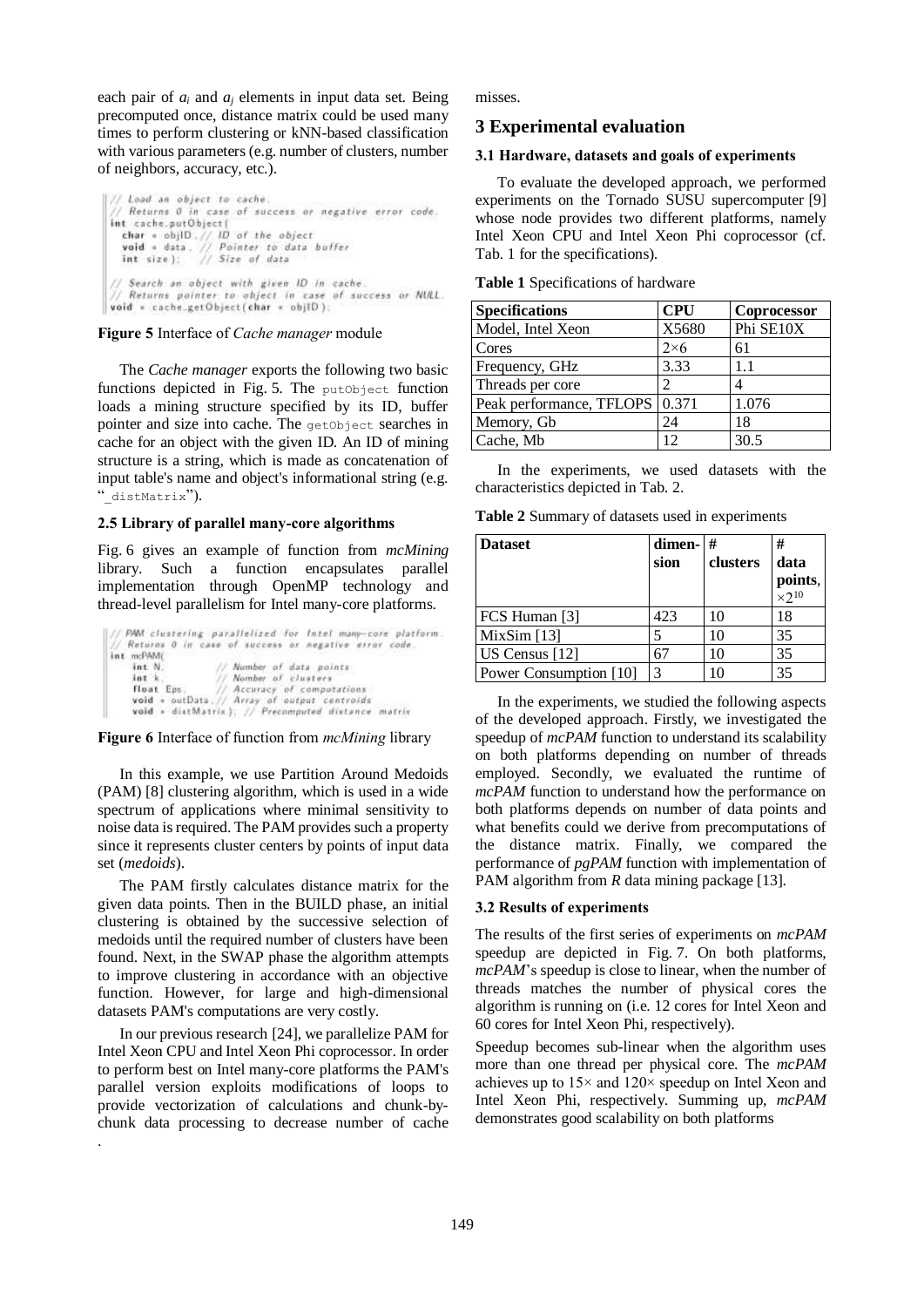

Figure 7 Speedup of the *mcPAM* function



(a) FCS Human dataset (b) MixSim dataset







(a) Intel Xeon CPU (b) Intel Xeon Phi coprocessor





(c) US Census dataset (d) Power Consumption dataset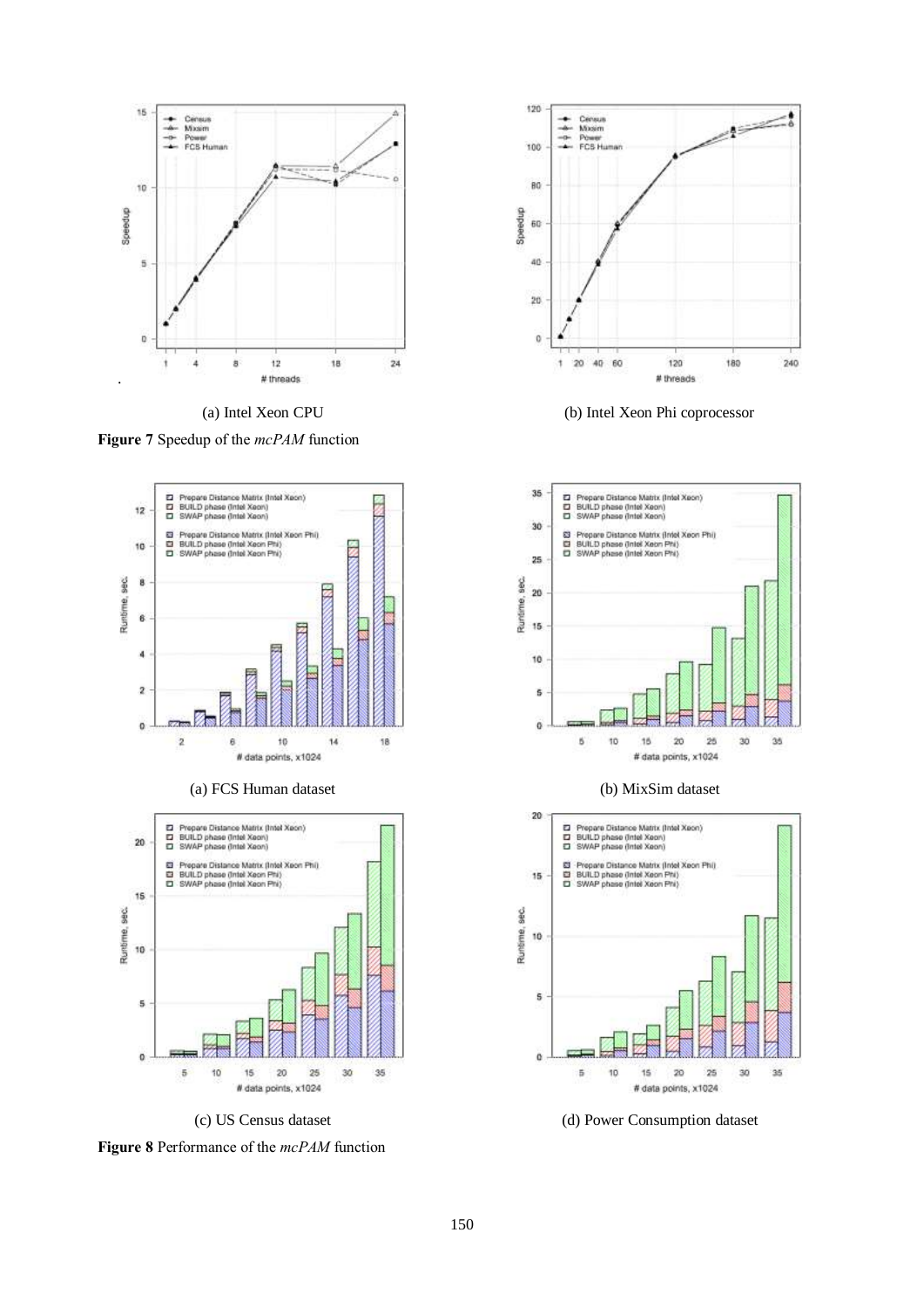

Figure 9 Performance of the *pgPAM* function (on Intel Xeon)

Fig. 8 shows the results of the second series of experiments on *mcPAM* performance. As was seen, PAM's SWAP phase is performed better on Intel Xeon while BUILD phase performance is equal for both platforms.

Overall performance is better on Intel Xeon Phi than Intel Xeon when the algorithm deals with big dimensionality dataset due to possibility of intensive vectorization in calculations of distance matrix. Since calculations of distance matrix take from 15 to 80 percent of overall runtime, we can derive substantial benefits from caching of the distance matrix.

The results of the third series of experiments on comparison performance of *pgPAM* and PAM from *R* data mining package are illustrated in Fig. 9. We carried out these series of experiments on Intel Xeon platform only due to the following reason. Running PostgreSQL on Intel MIC platform demands Intel Xeon Phi Knights Landing (KNL), which is the next generation product from Intel and is bootable device. However, Intel Xeon Phi KNL is not available yet at Tornado SUSU



(c) US Census dataset (d) Power Consumption dataset

supercomputer. We plan to perform this study as further research.

We can see that *pgPAM* significantly overtakes *R*'s PAM in both cases when one thread or the maximum number of threads are employed. Caching of distance matrix improves the performance up to 80 percent of overall runtime (in case of high-dimensional dataset).

#### **4 Related work**

The problem of integrating data analytics with relational DBMSs has been studied since data mining research originates.

*Data mining query languages* include DMQL [5], MSQL [7], MINE RULE operator [14] and Microsoft's DMX [28].

There are many *SQL implementations* of data mining algorithms. SQL versions of classical clustering algorithms include K-Means [16], EM [19], Fuzzy C-Means [15]. SQL versions of association rule mining algorithms include K-Way-Join, Three-Way-Join,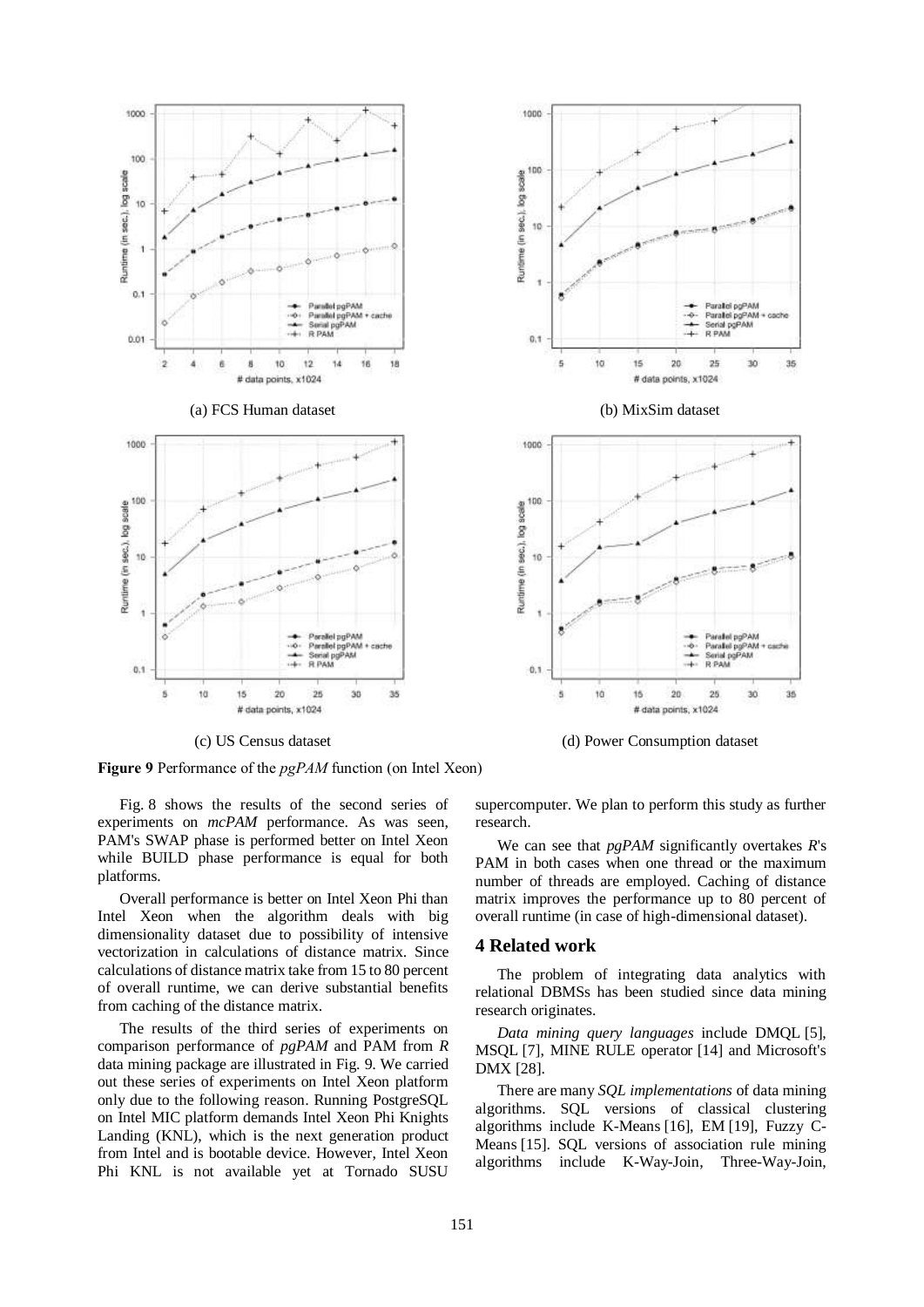Subquery and Two-Group-Bys [25], Set-oriented Apriori [29], Quiver [23], Propad [27]. Classification includes SQL implementations of decision trees [26], kNN [31] and Bayesian classification [21]. SQL is also successfully used in mining applications for data with "non-relational" nature as graphs, for instance in search for frequent graphs [4], detection of cycles in graph [1], graph partitioning [11, 22], etc.

*User-defined functions-based approach*. Integration of correlation, linear regression, PCA and clustering into the Teradata DBMS based on UDFs is proposed in [17]. There are two sets of UDFs that work in a single table scan, that is an aggregate UDF to compute summary matrices and a set of scalar UDFs to score data sets. Experiments showed that UDFs are faster than SQL queries and UDFs are more efficient than C++, due to long export times. In [20] UDFs implementing common vector operations were presented and it was shown that UDFs are as efficient as automatically generated SQL queries with arithmetic expressions and queries calling scalar UDFs are significantly more efficient than equivalent queries using SQL aggregations.

*In-database mining frameworks*. The ATLAS [30] is a framework for in-database analytics, which provides SQL-like database language with user-defined aggregates (UDAs) and table functions. The system's language processor translates ATLAS programs into  $C_{++}$  code, which is then compiled and linked with the database storage manager and user-defined external functions. Authors presented ATLAS-based implementations of several data mining algorithms.

The MADlib [6] is an open source library of indatabase analytical algorithms for PostgreSQL. The MADlib is implemented by a big team and provides many methods for supervised learning, unsupervised learning and descriptive statistics. The MADlib exploits UDAs, UDFs, and a sparse matrix C library to provide efficient representations on disk and in memory. As many statistical methods are iterative (i.e. they make many passes over a data set), authors wrote a driver UDF in Python to control iteration in such a way that all large data movement is done within the database engine and its buffer pool.

*Comparison*. In this paper, we suggest an approach to embedding data mining functions into PostgreSQL. As some methods mentioned above our approach exploits UDFs. The difference from the previous works includes the following. Our approach supposes parallelization of UDFs for many-core platform that current DBMS is running on. All the parallelization details are encapsulated in implementation of the UDF and are hided from the DBMS, so our approach could be ported to some other open-source DBMS (with possible nontrivial but mechanical software development effort). In addition, our approach supposes a special module, which provides a cache of precomputed mining structures and lets UDF know to reuse these structures to reduce costs of computations.

# **5 Conclusion**

In this paper, we touch upon the problem of organizing data mining inside a DBMS. We present an approach to implementation of in-database analytical functions for PostgreSQL that exploits capabilities of modern Intel many-core platforms.

Our approach supposes implementation of two libraries, namely *pgMining* and *mcMining*. The *pgMining*is a library of data mining functions each one of them is to be run inside PostgreSQL. The *mcMining* is a library that exports functions to solve various data mining tasks, which are parallelized for Intel MIC platforms.

The *pgMining* consists of *Frontend* and *Backend* subsystems. The *Frontend*'s function loads an UDF from the *Backend* into PostgreSOL and executes it as "INSERT INTO … SELECT …" query to save mining results in a table. The *Backend* consists of *Wrapper* and *Cache manager* modules. The *Wrapper* provides functions that serve as envelopes for the respective *mcMining* mining functions. The *Cache manager* supports cache of precomputed mining structures to reduce costs of computations.

Since our approach assumes hiding details of parallel implementation from PostgreSQL, such an approach could be ported to some other open-source DBMS (with possible non-trivial but mechanical software development effort).

We have evaluated our approach on previously implemented parallel clustering algorithm of *mcMining* library and four real datasets. Experiments showed good speedup and performance of the algorithm as well as our approach derive benefits from caching of precomputed mining structures and overtakes *R* data mining package.

As future work, we plan to implement other mining algorithms for*mcMining* library and conduct experiments on Intel Xeon Phi Knights Landing platform.

# **Acknowledgement**

This work was financially supported by the Russian Foundation for BasicResearch (grant No. 17-07-00463), by Act 211 Government of the Russian Federation (contract No. 02.A03.21.0011) and by the Ministry of education and science of Russian Federation (government order 2.7905.2017/8.9).

# **References**

- [1] Balachandran, R., Padmanabhan, S., Chakra-varthy, S.: Enhanced DB-Subdue: Supporting Subtle Aspects of Graph Mining Using a Relational Approach. In: W.K. Ng, M. Kitsuregawa, J. Li, K. Chang (eds.) Advances in Knowledge Discovery and Data Mining, 10th Pacific-Asia Conf., PAKDD 2006, Singapore, April 9–12, 2006, Proc., Lecture Notes in Computer Science, 3918, pp. 673-678. Springer (2006). doi:10.1007/ 11731139 77
	- [2] Duran, A., Klemm, M.: The Intel Many Integrated Core Architecture. In: W.W. Smari, V. Zeljkovic (eds.) HPCS, pp. 365-366. IEEE (2012)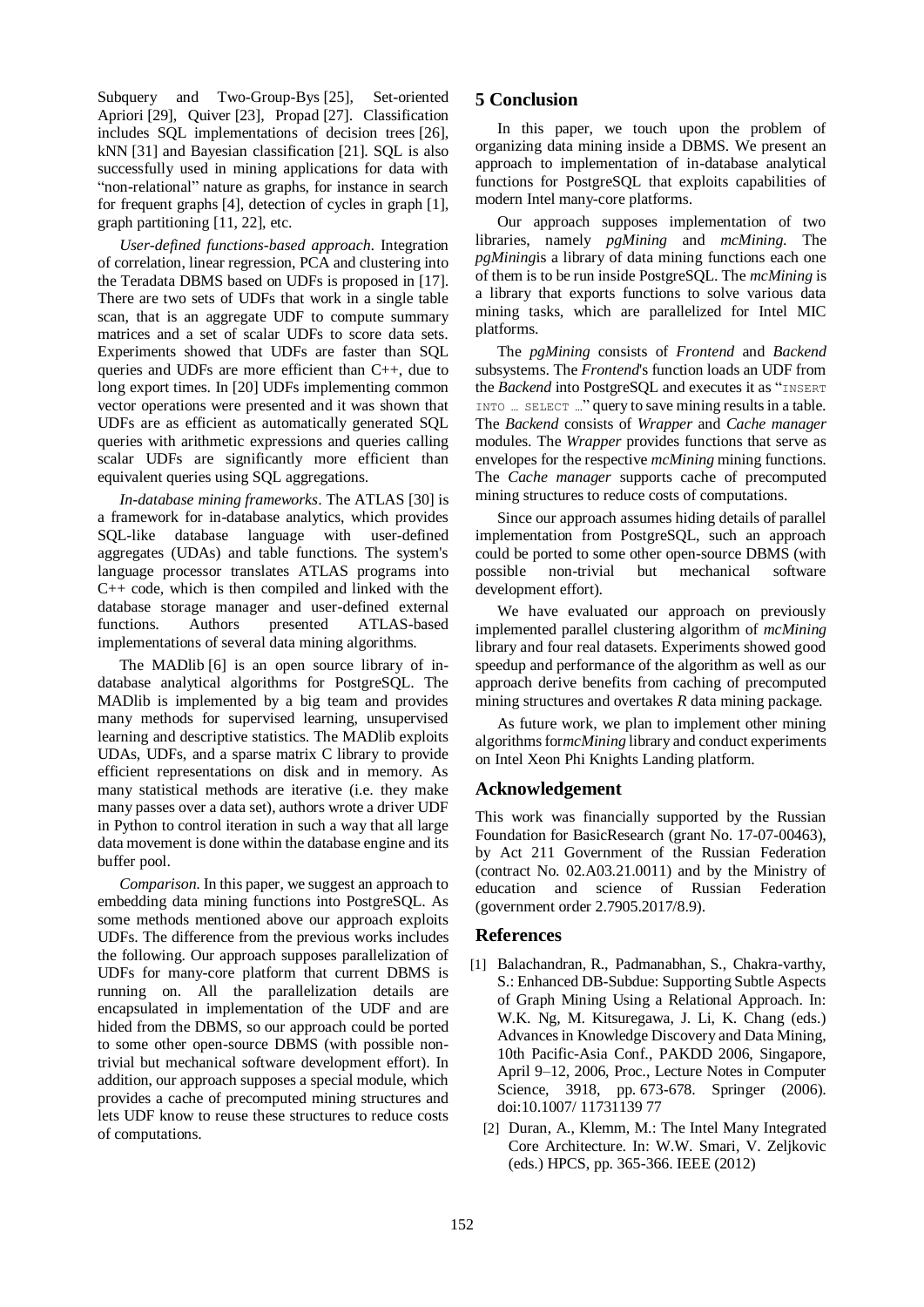- [3] Engreitz, J.M., Jr., B.J.D., Marshall, J.J., Altman, R.B.: Independent Component Analysis: Mining Microarray Data for Fundamental Human Gene Expression Modules. J. of Biomedical Informatics. 43 (6), pp. 932-944 (2010)
- [4] Garcia, W., Ordonez, C., Zhao, K., Chen, P.: Efficient Algorithms Based on Relational Queries to Mine Frequent Graphs. In: A. Nica, A.S. Varde (eds.) Proc. of the Third Ph.D. Workshop on Information and Knowledge Management, PIKM 2010, Toronto, Ontario, Canada, October 30, 2010, pp. 17-24. ACM (2010). doi:10.1145/ 1871902.1871906
- [5] Han, J., Fu, Y., Wang, W., Chiang, J., Gong, W., Koperski, K., Li, D., Lu, Y., Rajan, A., Stefanovic, N., Xia, B., Zaiane, O.R.: Dbminer: A System for Mining Knowledge in Large Relational Databases. In: E. Simoudis, J. Han, U.M. Fayyad (eds.) Proc. of the Second Int. Conf. on Knowledge Discovery and Data Mining (KDD-96), Portland, Oregon, USA, pp. 250-255. AAAI Press (1996)
- [6] Hellerstein, J.M., Re, C., Schoppmann, F., Wang, D.Z., Fratkin, E., Gorajek, A., Ng, K.S., Welton, C., Feng, X., Li, K., Kumar, A.: The MADlib Analytics Library or MAD Skills, the SQL. PVLDB 5(12), pp. 1700-1711 (2012)
- [7] Imielinski, T., Virmani, A.: MSQL: A Query Language for Database Mining. Data Min. Knowl. Discov. 3 (4), pp. 373-408 (1999). doi: 10.1023/A:1009816913055
- [8] Kaufman, L., Rousseeuw, P.J.: Finding Groups in Data: An Introduction to Cluster Analysis. John Wiley (1990)
- [9] Kostenetskiy, P., Safonov, A.: SUSU Supercomputer Resources. In: L. Sokolinsky, I. Starodubov (eds.) PCT'2016, Int. Scientific Conf. on Parallel Computational Technologies, Arkhangelsk, Russia, March 29–31, 2016, pp. 561- 573. CEUR Workshop Proceedings. 1576 (2016)
- [10] Lichman, M.: UCI Machine Learning Repository [http://archive.ics.uci.edu/ml/datasets/individual+ household+electric+power+consumption]. Irvine, CA: University of California, School of Information and Computer Science (2013)
- [11] McCaffrey, J.D.: A Hybrid System for Analyzing Very Large Graphs. In: S. Latifi (ed.) Ninth Int. Conf. on Information Technology: New Generations, ITNG 2012, Las Vegas, Nevada, USA, 16–18 April, 2012, pp. 253-257. IEEE Computer Society (2012). doi:10.1109/ITNG.2012.43
- [12] Meek, C., Thiesson, B., Heckerman, D.: The Learning-curve Sampling Method Applied to Model-based Clustering. J. of Machine Learning Research. 2, pp. 397-418 (2002)
- [13] Melnykov, V., Chen, W.C., Maitra, R.: Mixsim: An R Package for Simulating Data to Study Performance of Clustering Algorithms. J. of

Statistical Software, Articles 51 (12), pp. 1-25 (2012). doi:10.18637/jss.v051.i12

- [14] Meo, R., Psaila, G., Ceri, S.: A New SQL-like Operator for Mining Association Rules. In: T.M. Vijayaraman, A.P. Buchmann, C. Mohan, N.L. Sarda (eds.) VLDB'96, Proc. of 22th Int. Conf. on Very Large Data Bases, September 3–6, 1996, Mumbai (Bombay), India, pp. 122-133. Morgan Kaufmann (1996)
- [15] Miniakhmetov, R., Zymbler, M.: Integration of Fuzzy c-means Clustering Algorithm with PostgreSQL Database Management System. Numerical Methods and Programming 13 (2(26)), pp. 46-52 (2012) (in Russian)
- [16] Ordonez, C.: Integrating k-means Clustering with a Relational DBMS Using SQL. IEEE Trans. Knowl. Data Eng. 18 (2), pp. 188-201 (2006). doi:10.1109/TKDE.2006.31
- [17] Ordonez, C.: Building Statistical Models and Scoring with UDFs. In: C.Y. Chan, B.C. Ooi, A. Zhou (eds.) Proc. of the ACM SIGMOD Int. Conf. on Management of Data, Beijing, China, June 12–14, 2007, pp. 1005-1016. ACM (2007). doi:10.1145/1247480.1247599
- [18] Ordonez, C.: Statistical Model Computation with UDFs. IEEE Trans. Knowl. Data Eng. 22 (12), pp. 1752-1765 (2010). doi:10.1109/TKDE.2010.44
- [19] Ordonez, C., Cereghini, P.: SQLEM: Fast Clustering in SQL Using the EM Algorithm. In: W. Chen, J.F. Naughton, P.A. Bernstein (eds.) Proc. of the 2000 ACM SIGMOD Int. Conf. on Management of Data, May 16–18, 2000, Dallas, Texas, USA, pp. 559-570. ACM (2000). doi: 10.1145/ 342009.335468
- [20] Ordonez, C., Garcia-Garcia, J.: Vector and Matrix Operations Programmed with UDFs in a Relational DBMS. In: P.S. Yu, V.J. Tsotras, E.A. Fox, B. Liu (eds.). Proc. of the 2006 ACM CIKM Int. Conf. on Information and Knowledge Management, Arlington, Virginia, USA, November 6–11, 2006, pp. 503-512. ACM (2006). doi:10.1145/ 1183614.1183687
- [21] Ordonez, C., Pitchaimalai, S.K.: Bayesian Classifiers Programmed in SQL. IEEE Trans. Knowl. Data Eng. 22 (1), pp. 139-144 (2010). doi: 10.1109/TKDE.2009.127
- [22] Pan, C., Zymbler, M.: Very Large Graph Partitioning by Means of Parallel DBMS. In: B. Catania, G. Guerrini, J. Pokorny (eds.) Advances in Databases and Information Systems – 17th East European Conf., ADBIS 2013, Genoa, Italy, September 1–4, 2013. Proc., Lecture Notes in Computer Science, 8133, pp. 388-399. Springer (2013). doi: 10.1007/978-3-642-40683-6 29
- [23] Rantzau, R.: Frequent Itemset Discovery with SQL Using Universal Quantification. In: R. Meo, P.L. Lanzi, M. Klemettinen (eds.) Database Support for Data Mining Applications: Discovering Knowledge with Inductive Queries, Lecture Notes in Computer